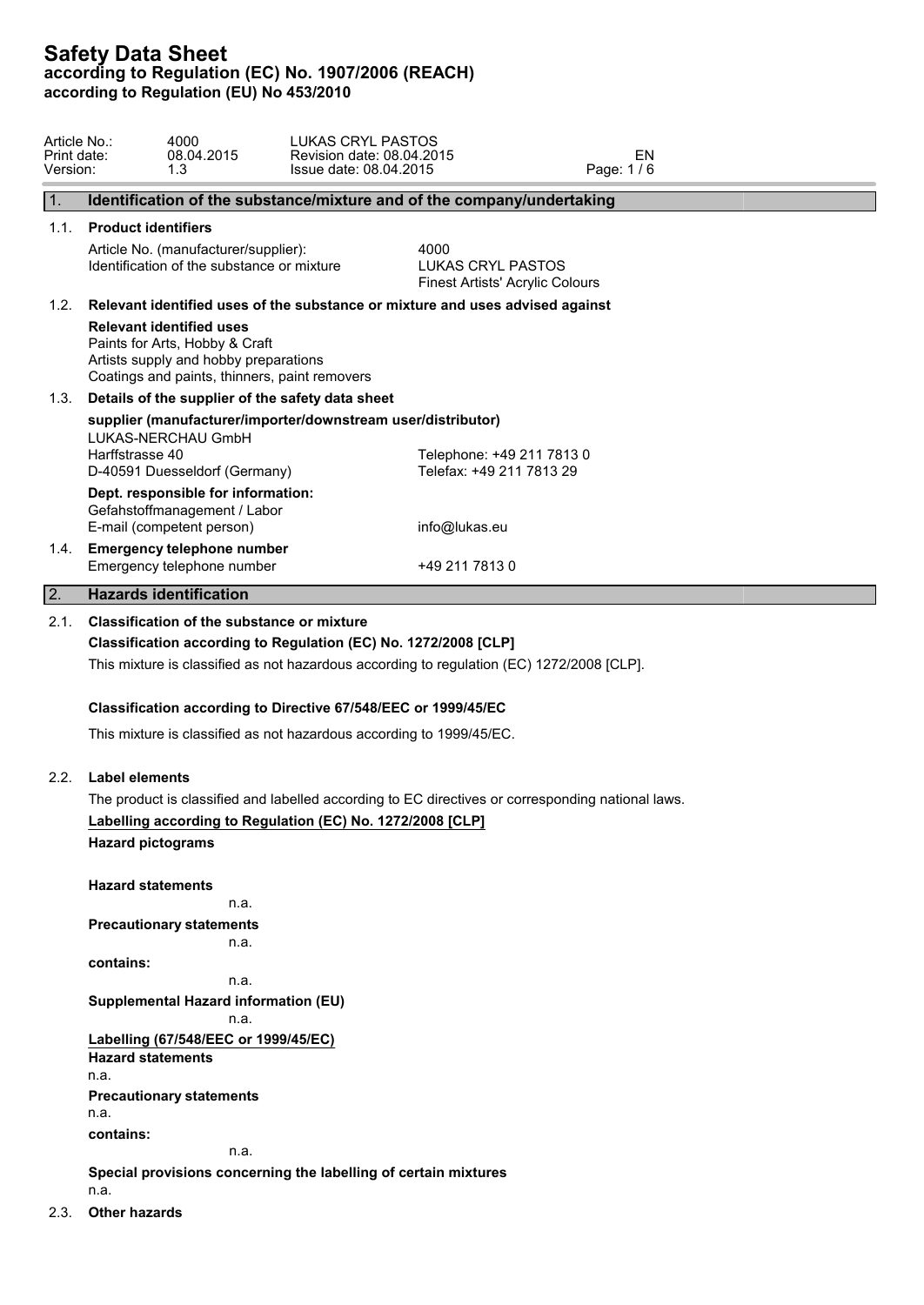|  | Article No<br>Print date:<br>Version: | 4000<br>08.04.2015<br>. . v | <b>CRYL PASTOS</b><br>∟UKAS<br>Revision date: 08.04.2015<br>Issue date: 08.04.2015 | EN<br>0 <sup>1</sup><br>Page: ∂ |  |
|--|---------------------------------------|-----------------------------|------------------------------------------------------------------------------------|---------------------------------|--|
|--|---------------------------------------|-----------------------------|------------------------------------------------------------------------------------|---------------------------------|--|

# 3. **Composition / Information on ingredients**

## 3.2. **Mixtures**

**Product description / chemical characterization**

**Description** acrylic paint

**Hazardous ingredients**

|                  | Classification according to Regulation (EC) No. 1272/2008 [CLP] |           |  |
|------------------|-----------------------------------------------------------------|-----------|--|
| EC No.           | <b>REACH No.</b>                                                |           |  |
| <b>CAS No.</b>   | <b>Chemical name</b>                                            | <b>Wt</b> |  |
| <b>INDEX No.</b> | classification:                                                 | Rer       |  |

n.a.

|                  | Classification according to Directive 67/548/EEC or 1999/45/EC |         |
|------------------|----------------------------------------------------------------|---------|
| EC No.           | <b>REACH No.</b>                                               |         |
| <b>CAS No.</b>   | <b>Chemical name</b>                                           | Wt $\%$ |
| <b>INDEX No.</b> | classification:                                                | Remark  |

**Wt % Remark**

n.a.

#### **Additional information**

Full text of R-phrases: see section 16. Full text of H-phrases: see section 16.

#### 4. **First-aid measures**

# 4.1. **Description of first aid measures**

#### **General information**

In all cases of doubt, or when symptoms persist, seek medical advice. In case of unconsciousness give nothing by mouth, place in recovery position and seek medical advice.

# **In case of inhalation**

Remove casualty to fresh air and keep warm and at rest. In case of irregular breathing or respiratory arrest provide artificial respiration.

#### **Following skin contact**

Remove contaminated, saturated clothing immediately. After contact with skin, wash immediately with plenty of water and soap. Do not use solvents or thinners.

#### **After eye contact**

Rinse cautiously with water for several minutes. Remove contact lenses, if present and easy to do. Continue rinsing. Seek medical advice immediately.

#### **After ingestion**

If swallowed, rinse mouth with water (only if the person is conscious). Seek medical advice immediately. Keep victim calm.

# 4.2. **Most important symptoms and effects, both acute and delayed**

In all cases of doubt, or when symptoms persist, seek medical advice.

# 4.3. **Indication of any immediate medical attention and special treatment needed**

# 5. **Firefighting measures**

# 5.1. **Extinguishing media**

# **Suitable extinguishing media**

alcohol resistant foam, carbon dioxide, Powder, spray mist, (water)

**Extinguishing media which must not be used for safety reasons:**

strong water jet

5.2. **Special exposure hazards arising from the substance or preparation itself, its combustion products or from resulting gases:**

Dense black smoke occurs during fire. Inhaling hazardous decomposing products can cause serious health damage.

# 5.3. **Special protective equipment for firefighters:**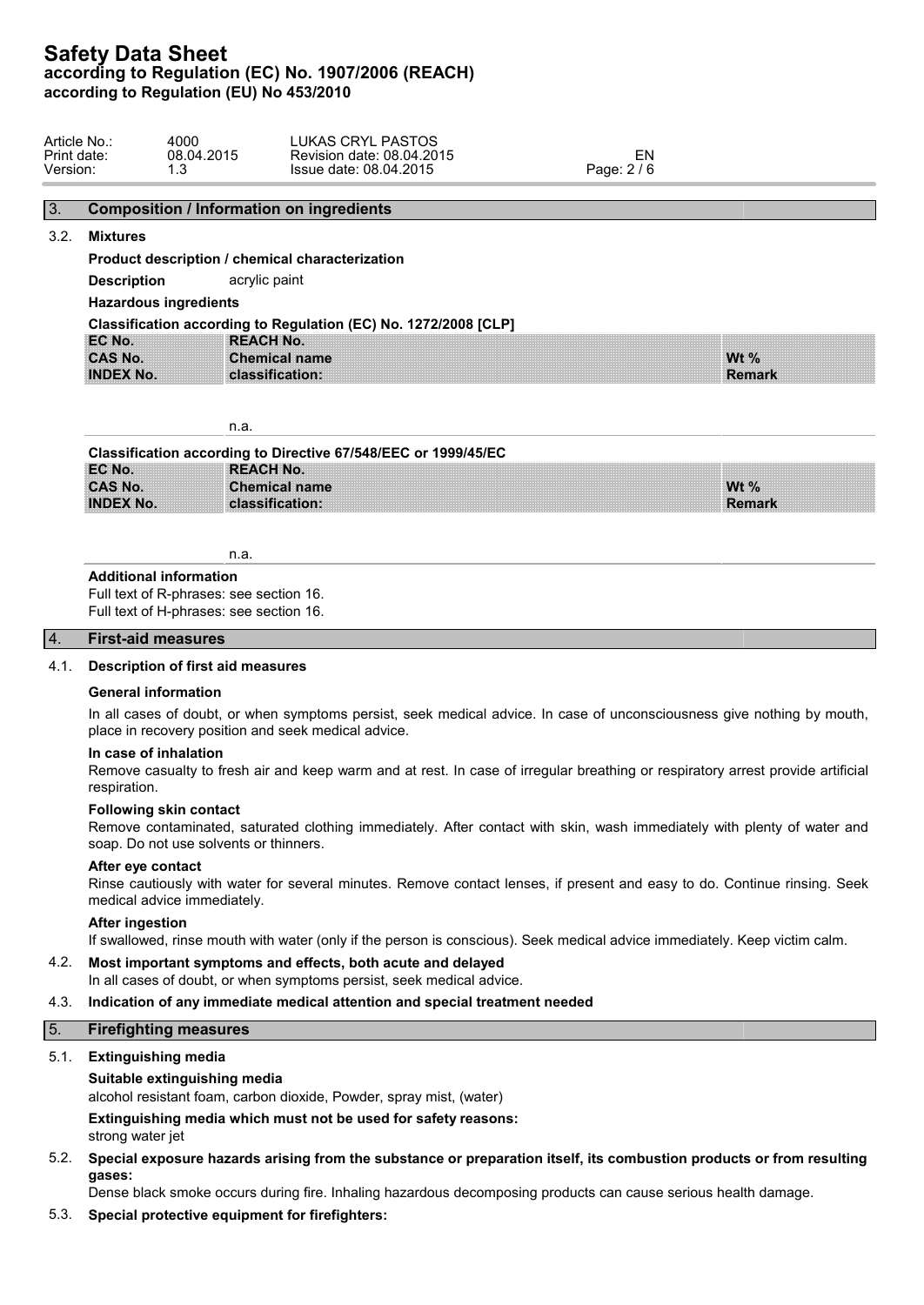| <b>LUKAS CRYL PASTOS</b><br>Article No.:<br>4000<br>Print date:<br>08.04.2015<br>Revision date: 08.04.2015<br>Version:<br>Issue date: 08.04.2015<br>$\overline{\phantom{a}}$<br>ں . | Page: 3/6 |
|-------------------------------------------------------------------------------------------------------------------------------------------------------------------------------------|-----------|
|-------------------------------------------------------------------------------------------------------------------------------------------------------------------------------------|-----------|

Provide a conveniently located respiratory protective device.

#### **Additional information**

Do not allow water used to extinguish fire to enter drains, ground or waterways. Treat runoff as hazardous.

# 6. **Accidental release measures**

#### 6.1. **Personal precautions, protective equipment and emergency procedures**

See protective measures under point 7 and 8.

#### 6.2. **Environmental precautions**

Do not allow to enter into surface water or drains. If the product contaminates lakes, rivers or sewages, inform competent authorities in accordance with local regulations.

### 6.3. **Methods and material for containment and cleaning up**

Isolate leaked material using non-flammable absorption agent (e.g. sand, earth, vermiculit, diatomaceous earth) and collect it for disposal in appropriate containers in accordance with the local regulations (see chapter 13). Clean using cleansing agents. Do not use solvents.

### 6.4. **Reference to other sections**

Observe protective provisions (see chapter 7 and 8).

### 7. **Handling and storage**

## 7.1. **Precautions for safe handling**

### **Advices on safe handling**

Avoid contact with skin, eyes and clothes. Avoid respiration of swarf. When using do not eat, drink or smoke. Personal protection equipment: refer to chapter 8. Follow the legal protection and safety regulations.

#### 7.2. **Conditions for safe storage, including any incompatibilities**

#### **Requirements for storage rooms and vessels**

Storage in accordance with the Ordinance on Industrial Safety and Health (BetrSiVO). Keep container tightly closed.

#### **Further information on storage conditions**

Store in a well-ventilated and dry room at temperatures between 15 °C and 30 °C.

#### 7.3. **Specific end use(s)**

Observe instructions for use.

# 8. **Exposure controls / Personal protection**

#### 8.1. **Control parameters**

#### **Occupational exposure limit values:**

n.a.

#### 8.2. **Exposure controls**

Provide good ventilation. This can be achieved with local or room suction.

#### **Occupational exposure controls**

# **Respiratory protection**

Not applicable.

#### **Hand protection**

For prolonged or repeated handling the following glove material must be used: NBR (Nitrile rubber)

Thickness of the glove material 0,4 mm Breakthrough time (maximum wearing time) 30 min

Observe the instructions and details for use, storage, maintenance and replacement provided by the protective glove manufacturer. Penetration time of glove material depending on intensity and duration of exposure to skin. Recommended glove articles DIN EN 374

Barrier creams can help protecting exposed skin areas. In no case should they be used after contact.

#### **Eye protection**

Wear closely fitting protective glasses in case of splashes.

#### **Protective clothing**

Wear suitable protective clothing and gloves.

#### **Protective measures**

After contact clean skin thoroughly with water and soap or use appropriate cleanser.

#### **Environmental exposure controls**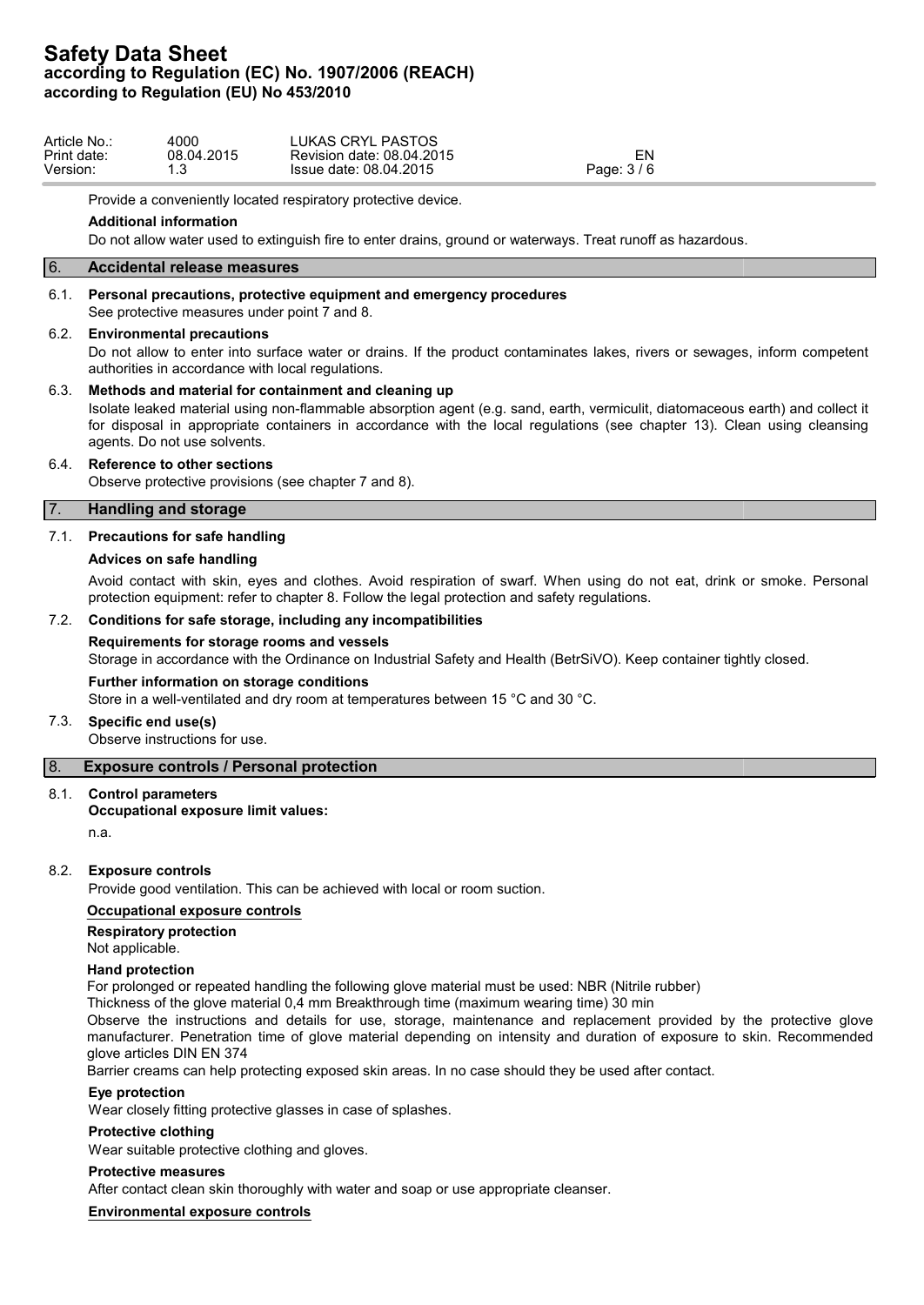| Article No.: | 4000       | LUKAS CRYL PASTOS         |           |  |
|--------------|------------|---------------------------|-----------|--|
| Print date:  | 08.04.2015 | Revision date: 08.04.2015 | ΕN        |  |
| Version:     |            | Issue date: 08.04.2015    | Page: 4/6 |  |

Do not allow to enter into surface water or drains. See chapter 7. No additional measures necessary.

# 9. **Physical and chemical properties** 9.1. **Information on basic physical and chemical properties Appearance:** viscous **Physical state:** liquid **Colour:** refer to label **Odour:** characteristic **Safety relevant basis data Unit Method Remark Flash point:** Not applicable **Vapour pressure at 20 °C:** 6,01 mbar **Density at 20 °C:** 1,58 g/cm<sup>3</sup> **Water solubility (g/L):** completely miscible **pH at 20 °C:** 9,00 **Viscosity at 20 °C:** 25000 mPa·s 9.2. **Other information:** 10. **Stability and reactivity**

#### 10.1. **Reactivity**

#### 10.2. **Chemical stability**

Stable when applying the recommended regulations for storage and handling. Further information on correct storage: refer to chapter 7.

# 10.3. **Possibility of hazardous reactions**

## 10.4. **Conditions to avoid**

Stable when applying the recommended regulations for storage and handling. Further information on correct storage: refer to chapter 7. Hazardous decomposition byproducts may form with exposure to high temperatures.

#### 10.5. **Incompatible materials**

#### 10.6. **Hazardous decomposition products**

Hazardous decomposition byproducts may form with exposure to high temperatures, e.g.: carbon dioxide, carbon monoxide, smoke, nitrogen oxides.

#### 11. **Toxicological information**

No data on preparation itself available.

#### 11.1. **Information on toxicological effects**

#### **Acute toxicity**

Toxicological data are not available.

#### **Irritant and corrosive effects**

Toxicological data are not available.

#### **Sensitisation**

Toxicological data are not available.

#### **Specific target organ toxicity**

Toxicological data are not available.

#### **Aspiration hazard**

Toxicological data are not available.

#### **CMR effects (carcinogenicity, mutagenicity and toxicity for reproduction)**

Toxicological data are not available.

## **Practical experience/human evidence**

Other observations:

Splashing may cause eye irritation and reversible damage.

#### **Overall Assessment on CMR properties**

The ingredients in this preparation do not meet the criteria for classification as CMR category 1 or 2 according to 67/548/EEC.

There is no information available on the preparation itself . The preparation has been assessed following the conventional method of the Dangerous Preparations Directive 1999/45/EC and has not been classified.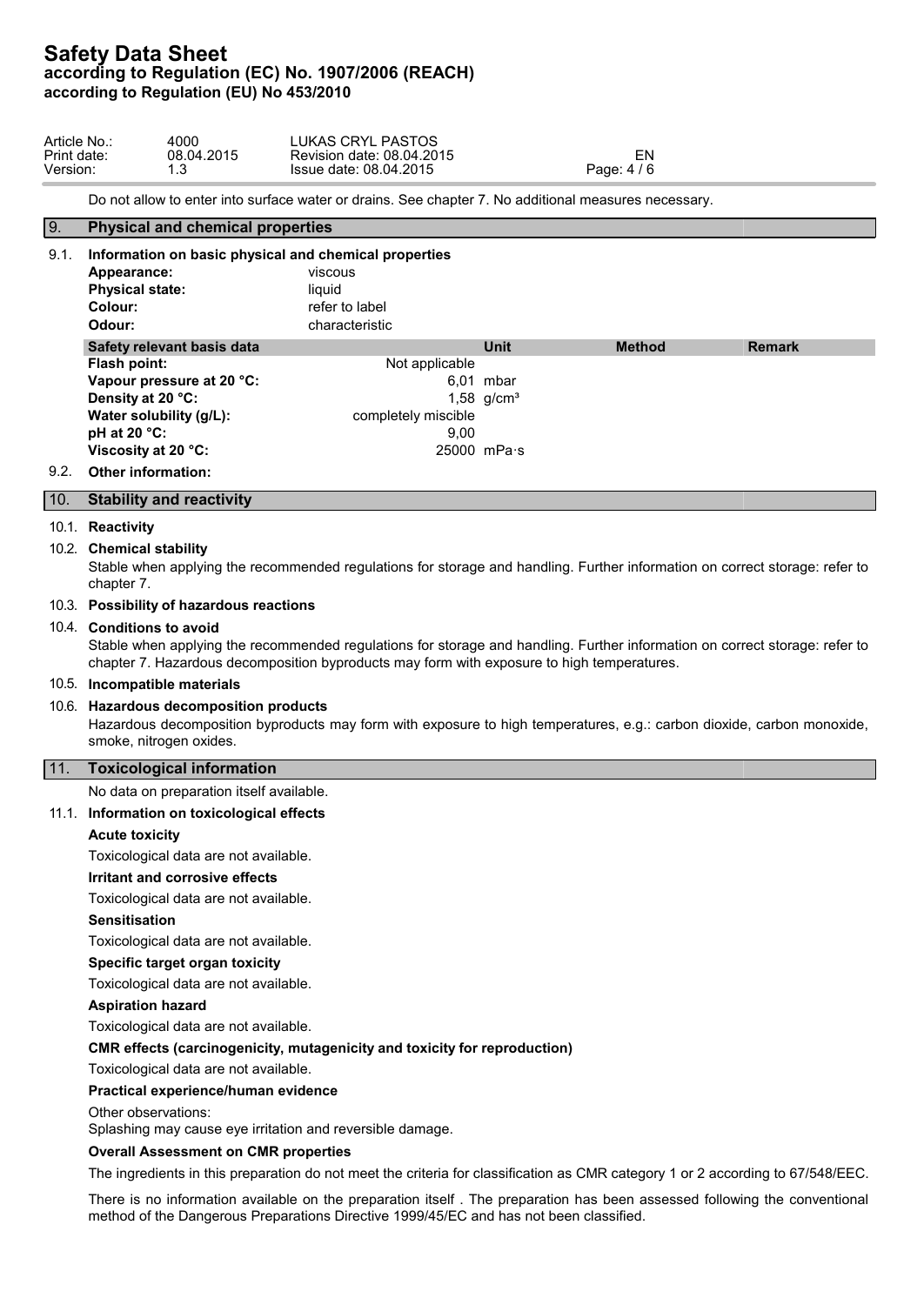| Article No.: | 4000       | LUKAS CRYL PASTOS         |           |
|--------------|------------|---------------------------|-----------|
| Print date:  | 08.04.2015 | Revision date: 08.04.2015 | - IV      |
| Version:     |            | Issue date: 08.04.2015    | Page: 5/6 |

# 12. **Ecological information**

# **overall evaluation**

There is no information available on the preparation itself . Do not allow to enter into surface water or drains.

#### 12.1. **Toxicity**

No information available.

#### **Long-term Ecotoxicity**

Toxicological data are not available.

# 12.2. **Persistence and degradability**

Toxicological data are not available.

# 12.3. **Bioaccumulative potential**

Toxicological data are not available.

#### **Bioconcentration factor (BCF)**

Toxicological data are not available.

## 12.4. **Mobility in soil**

Toxicological data are not available.

# 12.5. **Results of PBT assessment**

The substances in the mixture do not meet the PBT/vPvB criteria according to REACH, annex XIII.

#### 12.6. **Other adverse effects**

The preparation has been assessed following the conventional method of the Dangerous Preparations Directive 1999/45/EC and is not classified as dangerous for the environment.

# 13. **Disposal considerations**

# 13.1. **Waste treatment methods**

## **Appropriate disposal / Product**

#### **Recommendation**

Do not allow to enter into surface water or drains. This material and its container must be disposed of in a safe way. Waste disposal according to directive 2008/98/EC, covering waste and dangerous waste.

#### **List of proposed waste codes/waste designations in accordance with EWC**

080112 waste paint and varnish other than those mentioned in 080111

#### **packaging**

# **Recommendation**

Non-contaminated packages may be recycled. Vessels not properly emptied are special waste.

#### 14. **Transport information**

**This mixture is not classified as dangerous according to international transport regulations (ADR/RID, IMDG, ICAO/IATA).**

**No dangerous good in sense of this transport regulation.**

14.1. **UN number**

n.a.

n.a.

n.a.

- 14.2. **UN proper shipping name**
- 14.3. **Transport hazard class(es)**
- 14.4. **Packing group**
- 14.5. **Environmental hazards** Land transport (ADR/RID) n.a. Marine pollutant n.a.

#### 14.6. **Special precautions for user**

Transport always in closed, upright and safe containers. Make sure that persons transporting the product know what to do in case of an accident or leakage.